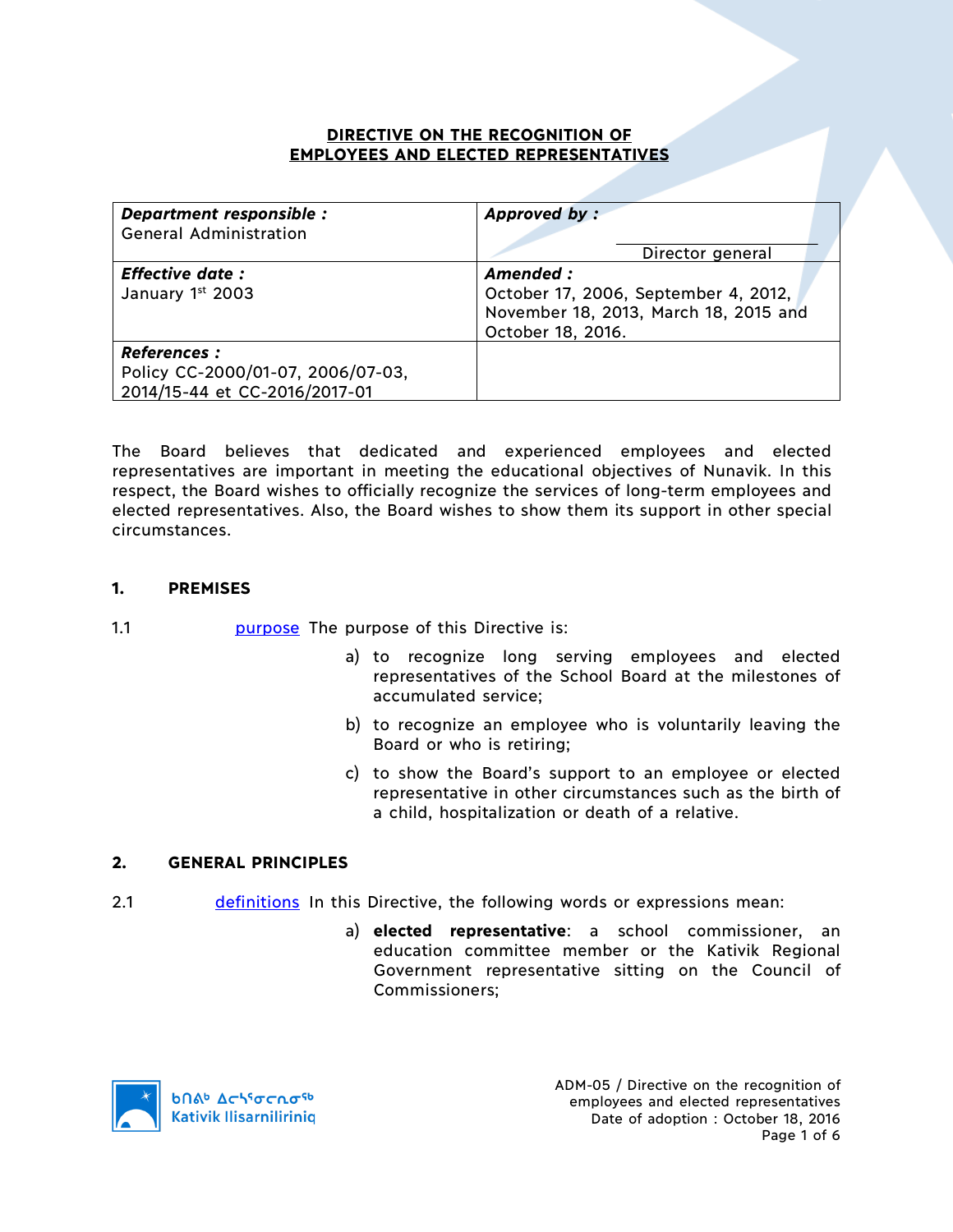- b) **extended family member**: grand-parents and grand children as well as 1<sup>st</sup> degree aunts, uncles, nephews and nieces;
- c) **gift certificate**: a gift certificate from FCNQ, Northern Stores or any other store or business;
- d) **immediate family member**: the father, mother, spouse, child or sibling of the employee or elected member;
- e) **retirement**: when an employee has a minimum of 10 years of services and is at least 55 years of age when he retires.
- 2.2 **funding Unless otherwise provided, all gifts and awards come from the** public relations budget of General Administration.

### **EMPLOYEES**

#### **3. RECOGNITION OF YEARS OF SERVICE / EMPLOYEES**

- 3.1 10 years of service/ An employee who has devoted 10 years of service receives the Evie Ikidluak award Evie Ikidluak Award represented by a framed drawing by an Inuit artist.
- 3.2 20 years of service/ An employee who has devoted 20 years of service receives the Mitiarjuk Napaaluk Mitiarjuk Napaaluk award represented by:
	- a) a certificate of appreciation, and
		- b) a gift certificate worth \$400.00.
- 3.3 30 years of service/ An employee who has devoted 30 years of service receives the Elisapee Tukkiapik Elisapee Tukkiapik award represented by:
	- award

award

- a) a certificate of appreciation, and
- b) a gift certificate worth \$600.00.
- 3.4 40 years of service/ An employee who has devoted 40 years of service receives the Ellashuk Pauyungie Ellashuk Pauyungie award represented by:

award

- a) a certificate of appreciation, and
- b) a gift certificate worth \$1,000.00.
- 3.5 indexation The Director General may increase every 5 years the value of the gift certificates by an amount not exceeding the rate of inflation calculated by the Consumer Price Index for that period.



ADM-05 / Directive on the recognition of employees and elected representatives Date of adoption : October 18, 2016 Page 2 of 6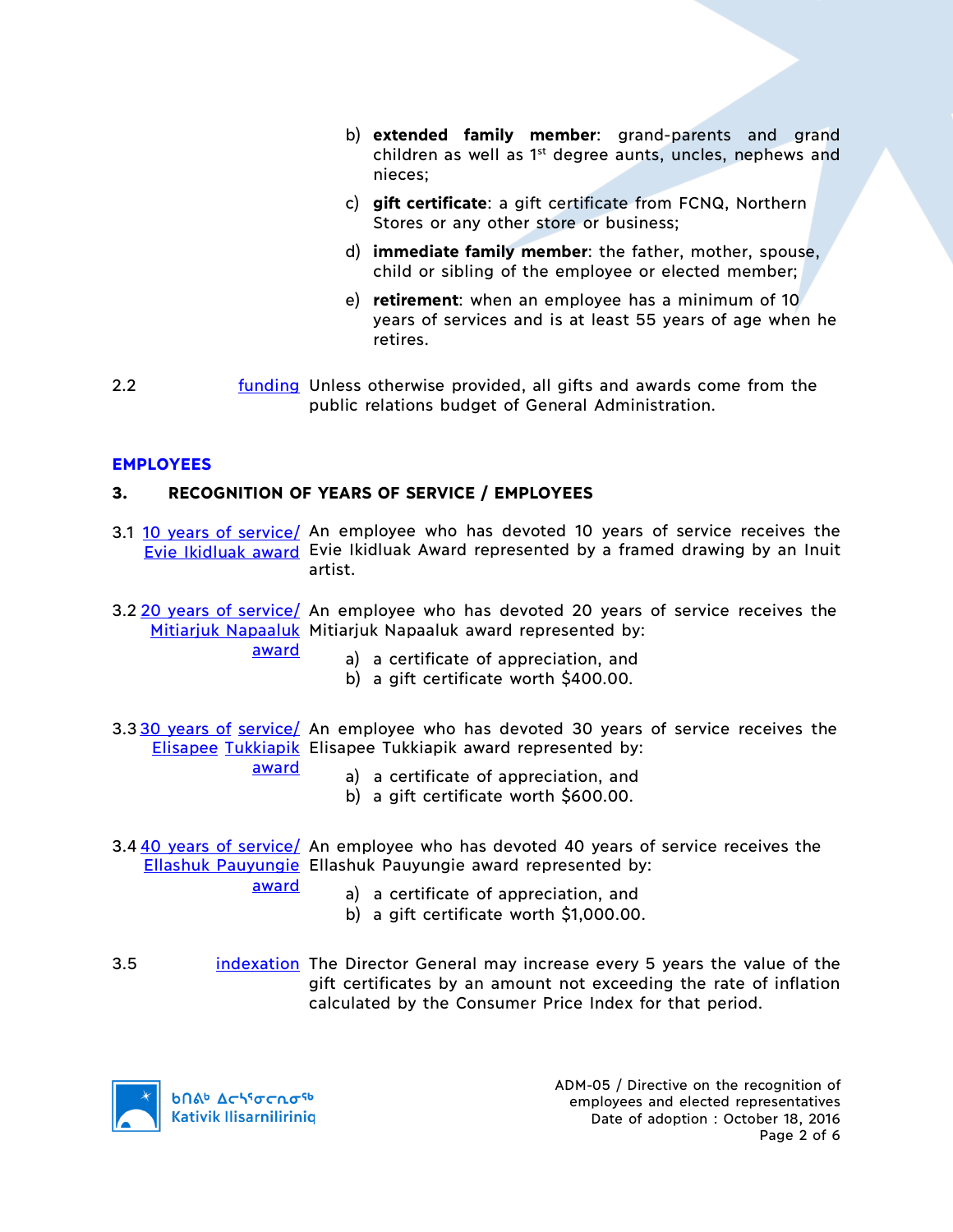# **4. RECOGNITION AT THE RETIREMENT OF AN EMPLOYEE**

- 4.1 after 10 years An employee who retires after at least ten years of service with of service the Board receives a gift, the value of which is established as follows:
	- a) between 10 and 14 years of service: \$15 per year;
	- b) between 15 and 19 years of service: \$20 per year;
	- c) between 20 and 24 years of service: \$25 per year;
	- d) between 25 and 29 years of service: \$30 per year;
	- e) 30 years of service and more: \$35 per year.
- 4.1.1 The above gift may take the form of either:
	- Inuit art work;
	- something specific to the person;
	- a gift certificate.

Under no circumstances shall cash be given to the person.

4.2 **farewell session** The Department Head or Centre Director is responsible for organizing the farewell session of an employee. A basic financial contribution for cake, refreshments and coffee may be obtained from the public relations budget of General Administration.

### **5. RECOGNITION OF A VOLUNTARY OR OTHER LEAVE OF AN EMPLOYEE**

- 5.1 department The giving of a gift or the organization of a farewell session in or school the case of a voluntary leave of an employee is up to the department or school, who may take up a collection for this occasion.
- 5.2 15 years of The employee who is voluntarily leaving and who has been with service the Board for at least 15 years of service receives an award represented by a framed drawing by an Inuit artist.
- 5.3 other leaves This section applies to an employee who is leaving as a result of the application of a collective agreement or other provisions regarding working conditions (i.e. staff surplus, etc.).

### **6. YEARS OF SERVICE FOR EMPLOYEES/ CALCULATION**

6.1 **build application** A year of service is acquired when an employee has been working for the Board for one year as an employee, regardless of percentage of workload**.**



**b**በል<sup>b</sup> Δς<sup>56</sup>σς λο<sup>56</sup> **Kativik Ilisarniliriniq**  ADM-05 / Directive on the recognition of employees and elected representatives Date of adoption : October 18, 2016 Page 3 of 6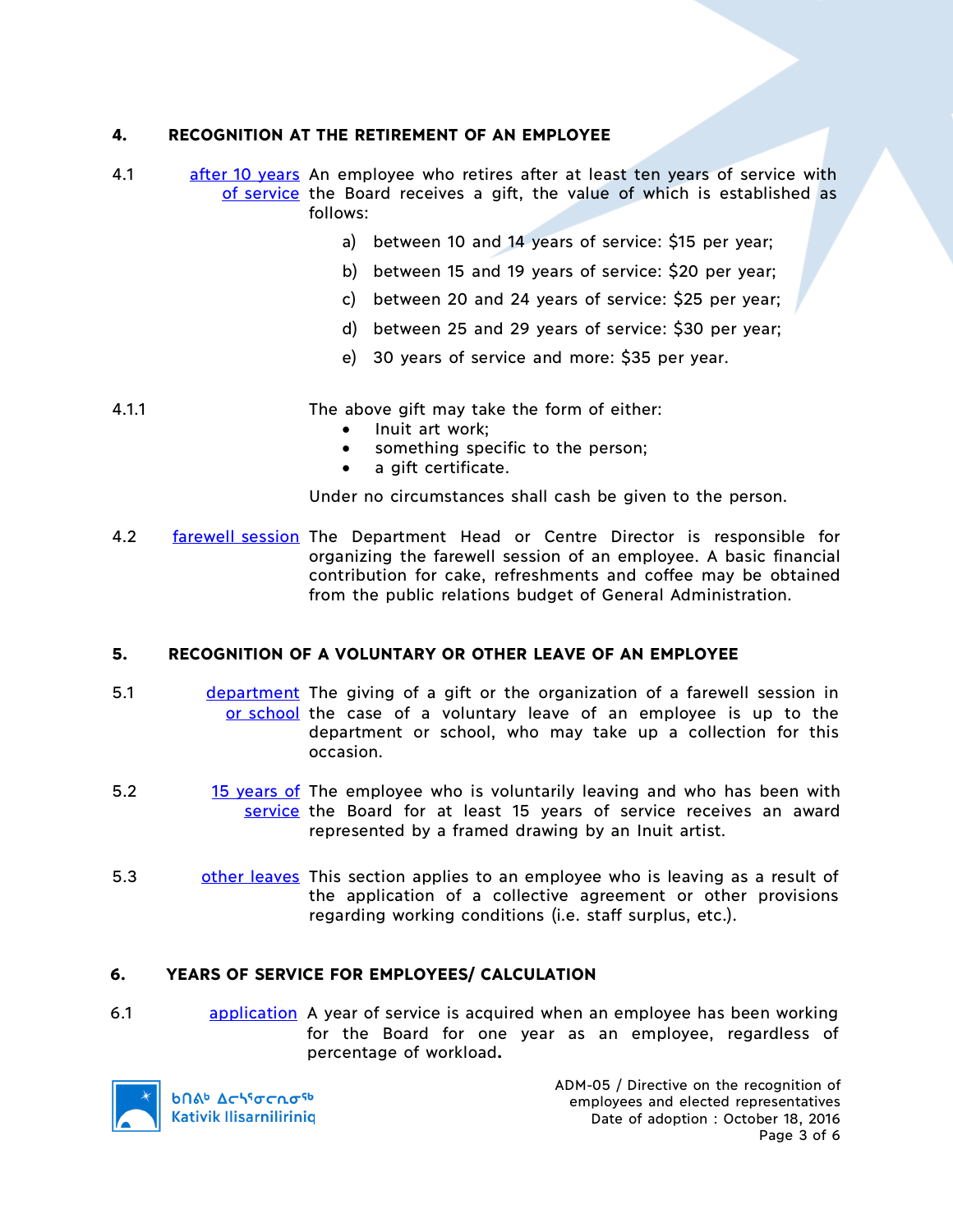- 6.2 interruption The following will interrupt, but not cancel, the years of accumulated service: in cases when the employee is on a leave of absence without salary for personal reasons, or other, for 6 months or more.
- 6.3 exception The Executive Committee may in special circumstances make an exception to cover specific situations.
- 6.4 **list prepared** Based on the information updated to the previous June  $30<sup>th</sup>$ , a by human list of employees who are eligible for recognition is prepared by resources Human Resources and sent to the Public Relations Officer before September 30th.

### **ELECTED REPRESENTATIVES**

### **7. RECOGNITION OF YEARS OF SERVICE / ELECTED REPRESENTATIVES**

- 7.1 commissioner/ A commissioner who has completed at least one three-year term one term and who will no longer be serving the Board receives an inscribed plaque of recognition and appreciation for his years of service.
- 7.2 **Example 20 Education Committee member who has completed at least two** committee/ two two-year terms receives an inscribed plaque of recognition and terms appreciation for years of service.
- 7.3 List prepared by The list of elected representatives who are eligible for recognition the secretary- is prepared by the Secretary-General within one month following general the elections and given to the Public Relations Officer.

### **8. GIFT AND AWARDS / VALUE, PRESENTATION, ETC**

- 8.1 purchasing The Public Relations Officer is responsible for obtaining the necessary awards and gifts.
- 8.2 **presentation** At the administrative center, the presentation of the awards and at the gifts should take place during a full gathering of the staff of the administrative administrative center. The Public Relations Officer, in cocenter operation with the Director General, the Department Head involved and the Executive Committee (if they so wish in case of elected representatives), will decide the best venue for the presentation.

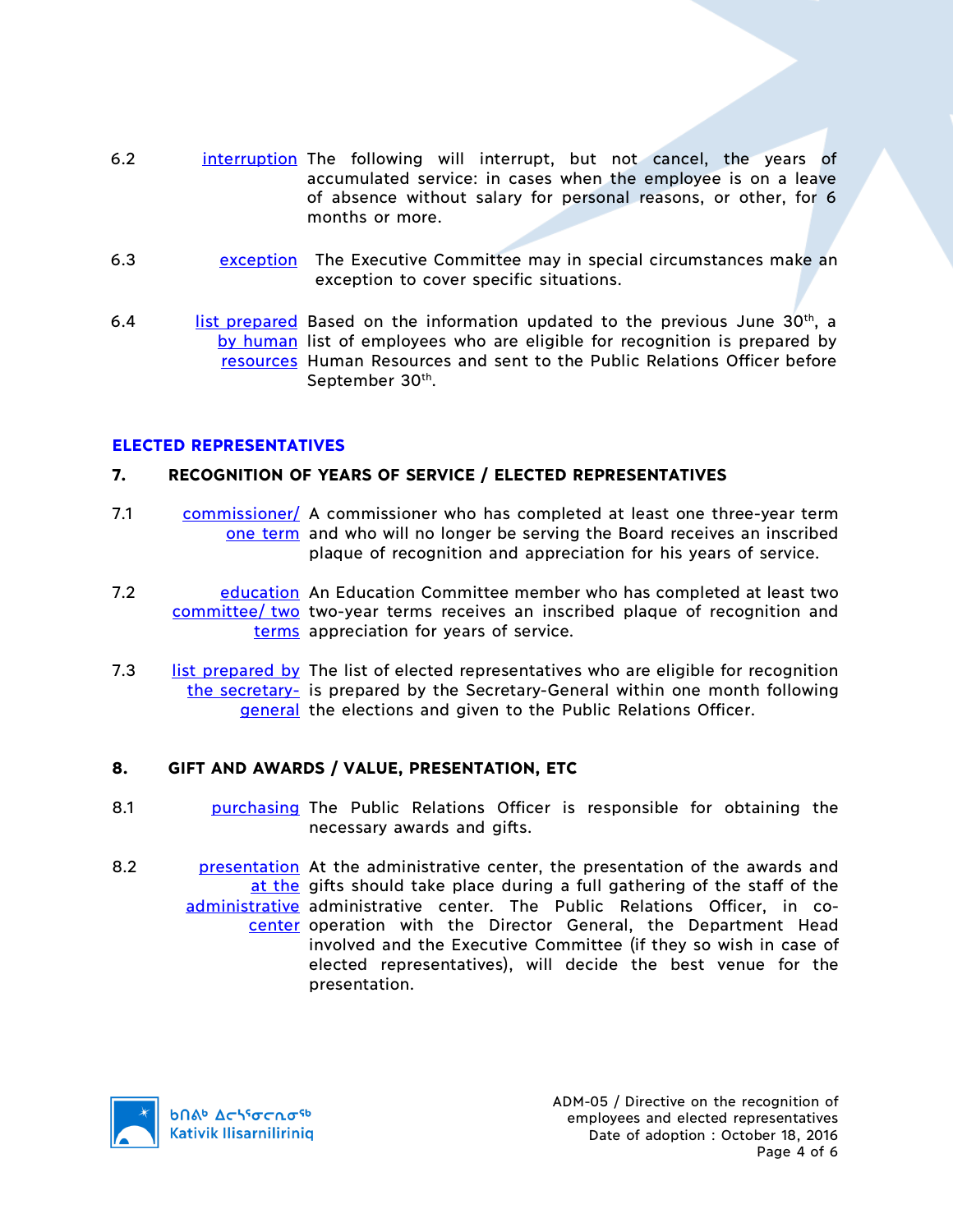8.3 presentation in the In the communities, the presentation of the awards and gifts communities should take place during a full gathering of the staff of the school. The Education Committee, in co-operation with the school administration, will decide the best venue for the presentation.

| <b>Procedure</b> |                                                                  |  |  |  |  |  |
|------------------|------------------------------------------------------------------|--|--|--|--|--|
| 8A)              | best Christmas and year-end festivities seem to be the venues of |  |  |  |  |  |
|                  | venue choice for the presentation of awards and gifts.           |  |  |  |  |  |

## **9. OTHER OCCASIONS**

- 9.1 **birth Flowers are sent on behalf of the Board to the employee or** commissioner who has given birth, or whose wife has given birth.
- 9.2 hospitalization Flowers are sent on behalf of the Board to the employee or commissioner who is hospitalized or during his convalescence.
- 9.3 **death Flowers to the family or a donation to charity are sent on behalf** of the Board upon the death of a student, elected representative or immediate and extended family member, or of an employee or immediate and extended family member.

| <b>Procedure</b><br>9A) | requests The Centre Director or the Department Head involved ensures that<br>a request is sent to the Public Relations Officer who will take care<br>of the above. |
|-------------------------|--------------------------------------------------------------------------------------------------------------------------------------------------------------------|
| 9B)                     | information The request must include a full address, the maiden name for<br>required hospitalization and the name of the family member who is<br>deceased.         |

# **10. FINAL PROVISIONS AND APPLICATION OF THIS DIRECTIVE**

- 10.1 **omission** Should there be any discrepancy or omission in the application of this directive, the employee or elected representative who would have otherwise benefited from one of its provisions shall immediately inform the Board.
- 10.2 **previous** The present directive replaces all other directives of the Board provisions pertaining to this subject, while respecting the policies adopted by the Council of Commissioners where applicable. If such policies are adopted, the provisions of these policies will be integrated into this directive for the benefit of the reader.